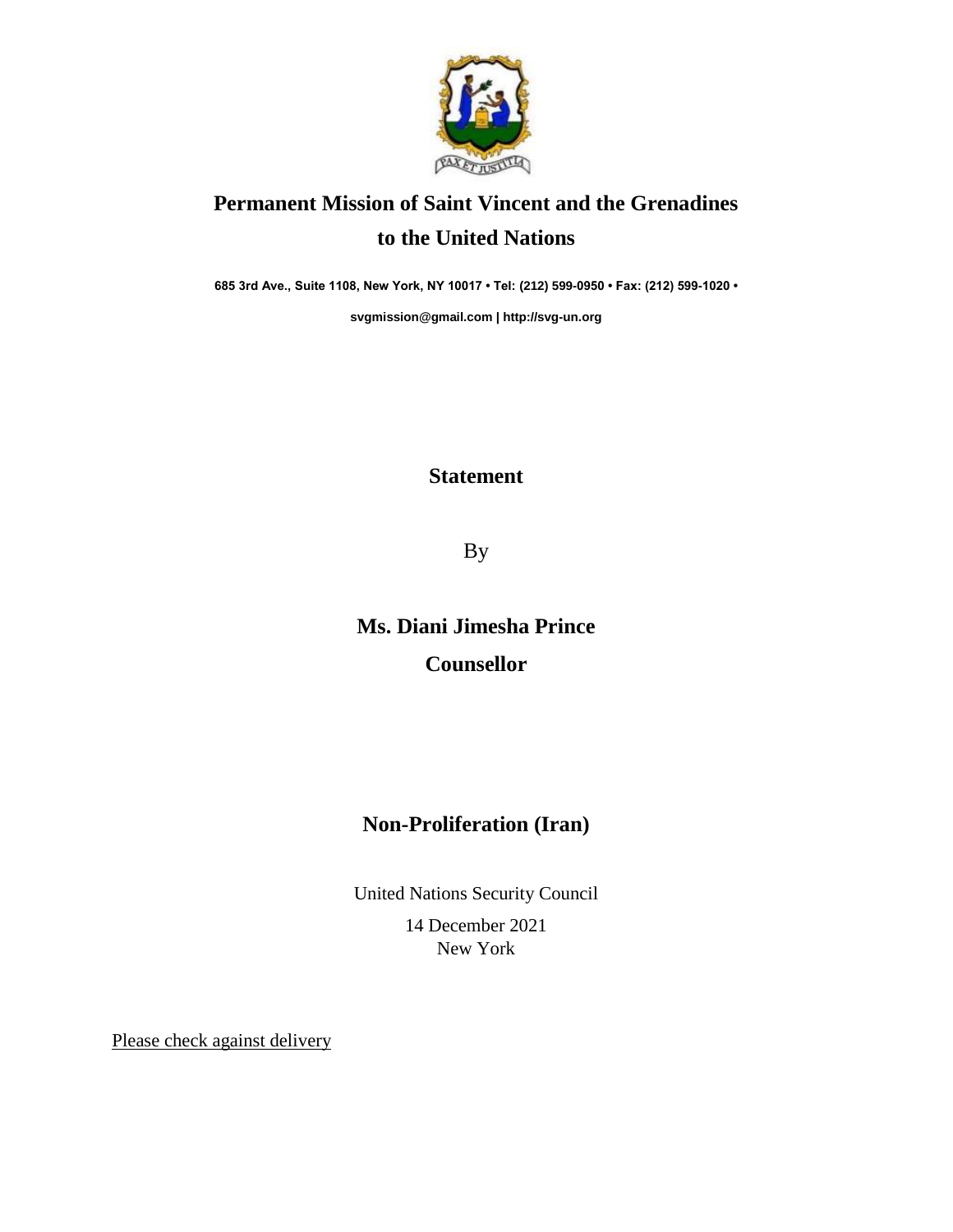Thank you, Mr. President. I also thank Under-Secretary-General DiCarlo, Ambassador Skoog and Ambassador Byrne Nason*, in her capacity as Facilitator of the 2231 Format*, for their briefings.

Saint Vincent and the Grenadines remains committed to the full implementation of Security Council Resolution 2231 and we continue to support the Joint Comprehensive Plan of Action (JCPOA). The JCPOA remains a central pillar of the global nuclear non-proliferation architecture and it is unquestionably a triumph of multilateral diplomacy. Its preservation and revival are therefore critical to safeguard peace and stability in the Middle East and indeed the wider world.

We deeply regret the United States' May 2018 withdrawal from the Agreement and its subsequent decisions to re-impose sanctions and to terminate waivers. These actions ran counter to the requirements and objectives of Resolution 2231 and the JCPOA. Further, such actions do not encourage an environment conducive to constructive diplomatic engagement. We therefore continue to urge the United States to rejoin the Agreement and we appeal for the immediate lifting of all unilateral coercive measures. This appeal has become even more urgent as these sanctions have considerably limited Iran's ability to effectively respond to the COVID-19 pandemic.

We also regret Iran's decision to cease performing several of its nuclear-related commitments under the JCPOA. We take note that Iran has indicated that these steps are reversible, having undertaken them subsequent to the United States' withdrawal from the Agreement. We urge Iran to return to full compliance to fulfil the totality of its obligations.

The JCPOA remains the only viable path to ensure a peaceful, comprehensive, and long-term solution to the Iranian nuclear issue. We therefore support the ongoing diplomatic process in Vienna, and we encourage the parties to build on the progress made thus far by fully engaging in a spirit of mutual respect and compromise. Parties should remain mindful of the purpose of the Agreement in an effort to find common ground. Further, members of the international community should refrain from provocative actions that can inflame tensions and deter positive engagement.